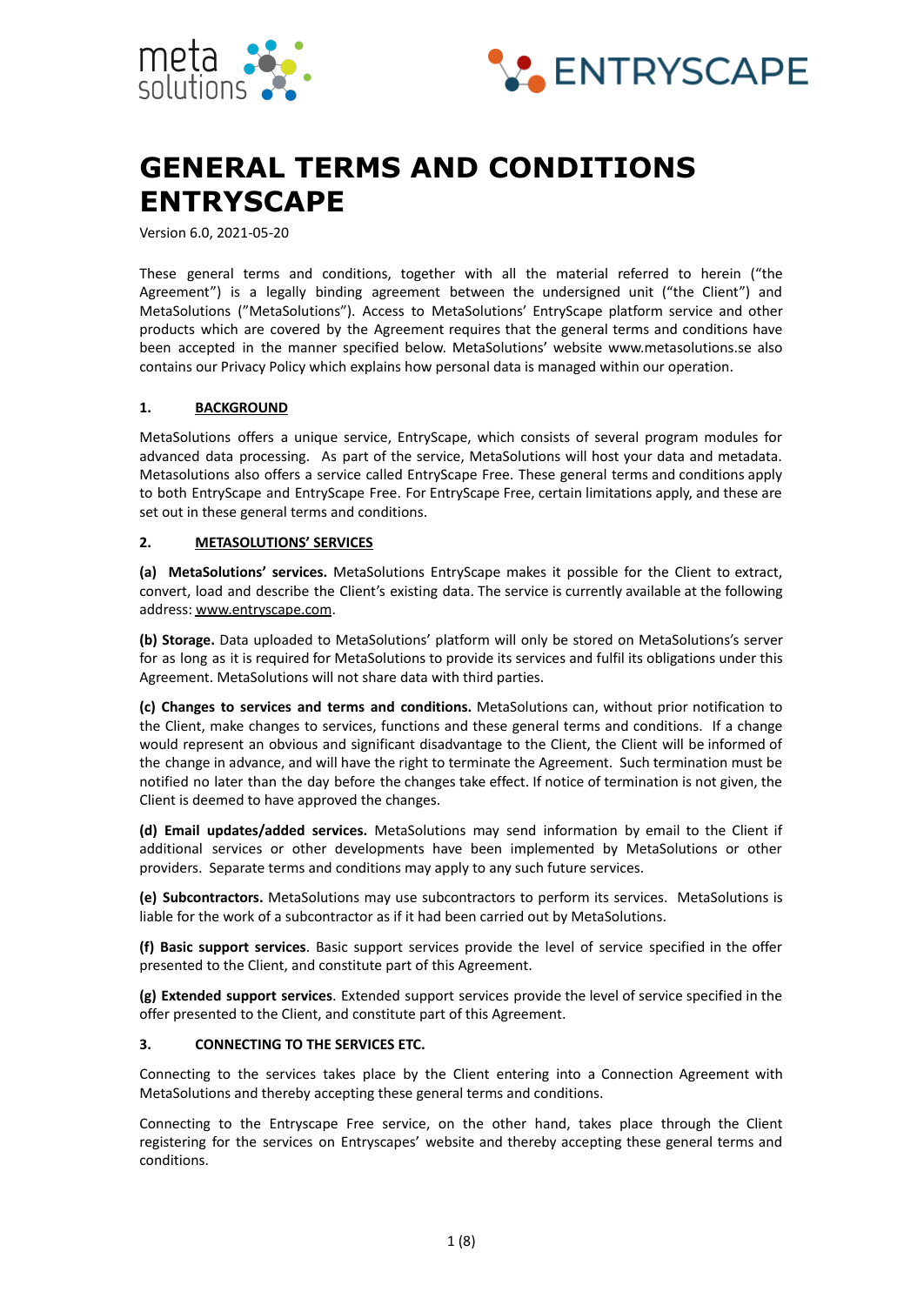# **4. THE CLIENT'S OBLIGATIONS**

**(a) Use of the Services.** The Client is granted a non-exclusive right to use the services offered on www.metasolutions.se (or any another website specified later) for their intended use. This licence is granted only to the Client, unless otherwise expressly agreed in writing. MetaSolutions and/or a third party hold(s) all rights to EntryScape, including patents, copyright, brand, commercial secrecy and other ownership rights. The Client must not, himself or through a third party, rent out, transfer, convey, modify, decompile, strip down or reverse engineer software which is a part of EntryScape.

**(b) Ownership**. The Client understand that MetaSolutions, and all third parties with whom we may collaborate, owns all rights to EntryScape and its software, including patents, copyright, commercial secrets and other ownership rights.

**(c) Third-party equipment.** The Client is responsible for having the technical infrastructure, equipment and software required to use EntryScape. MetaSolutions is not liable for any faults and defects which such infrastructure, equipment and software may have.

**(d) Client data.** When the Client uploads data to EntryScape, the Client must ensure that this data is (i) free from viruses or other damaging content, (i) in the agreed format, and (iii) cannot otherwise damage or disturb MetaSolutions' platform. MetaSolutions places backup copies for EntryScape in the cloud in accordance with the terms of the offer as presented to the Client, which is part of this Agreement. The Client is responsible for making backup copies of the Client's data in addition to the backup service included.

**(e) Press Release.** The Client agrees to being a reference client. This includes being identified on MetaSolutions' website and reaching agreement on a joint press release which both parties must approve before release. MetaSolutions may also refer to the Client in communications with third parties.

**(f) Applicable law.** The Client is responsible for ensuring and guarantees that the use of the Client's data via EntryScape is in accordance with applicable law and regulations.

**(g) Code of Conduct**. The Client must not use EntryScape in a way which causes damage to MetaSolutions or another third party. If the Client becomes aware that EntryScape is being used in contravention of this, the Client must immediately ensure that such use ceases and must inform MetaSolutions of the infringement. The Client undertakes not to use EntryScape to communicate or make information which violates another party's rights (copyright, brand or other intellectual property right), information which may infringe individual privacy or may offend another person, information which may constitute a criminal act or contain material which is not permitted under applicable law or regulations (such as discrimination or hate speech).

**(h) Users**. The Client is responsible for all user accounts created for the Client's organisation, all data and for actions which are taken from such user accounts. The Client shall regularly review the user accounts for which the Client is responsible and delete false accounts and/or report these to MetaSolutions without delay. The Client is responsible for all users' activities under the Client's accounts.

**(i) Main user.** MetaSolutions creates a main user linked to the Client organisation after the Client has entered into a current Connection Agreement. The main user has the right to create additional users to represent the Client. The Client is responsible for the main user's activities under the Client's accounts.

#### **5. COST OF THE SERVICES**

**(a) Service fee.** MetaSolutions will charge a fixed monthly fee as specified in the offer presented to the Client, and which is part of this Agreement.

**(b) Fee adjustments.** All fees are fixed during the first year (commencing on the start date). After the first year, MetaSolutions has the right to adjust its fees in accordance with Labour Cost Index for the Private Sector (LCI tjm, SNI 2007 kod J).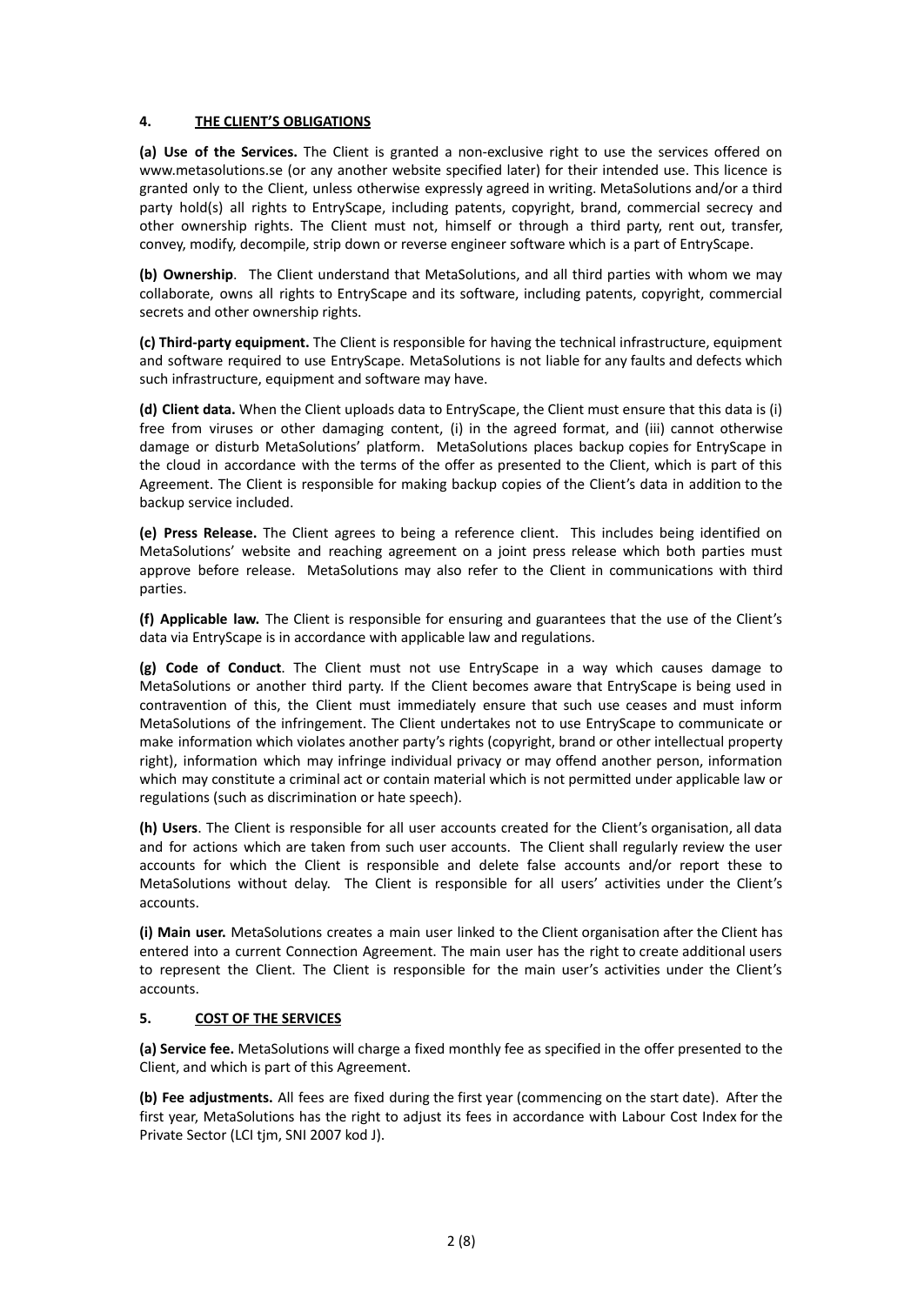**(c) Invoicing.** MetaSolutions will invoice the Client in advance for the agreed time with a thirty (30) day payment deadline. MetaSolutions will send the invoice to the Client by email. For online-payment by credit card or similar, the fee will be debited in advance.

**(d) Non-payment of invoice.** If the Client has not paid the invoice by the due date, MetaSolutions has the right, without thereby limiting MetaSolutions' right to other payment or compensation):

- i. to charge the Client interest on the outstanding amount in accordance with Swedish law until and including the date on which payment is made. Such interest must be paid by the Client on request.
- ii. to terminate the Agreement in accordance with the provisions of point 12 below; or
- iii. to stop or suspend the Client's right to use EntryScape until payment has been received.

**(e) The Client's costs.** The Client is liable for all costs arising from the use of EntryScape unless otherwise expressly stated in this Agreement.

**(f) MetaSolutions' costs.** Any costs incurred by MetaSolutions relating to the Client's need for assistance with the installation of client software etc. shall be paid by the Client, in accordance with the terms separately agreed. MetaSolutions has the right to reimbursement of travel and subsistence expenses for travel outside Stockholm.

## **6. TECHNICAL REQUIREMENTS**

**(a) Uptime.** MetaSolutions has specified uptime for EntryScape in the offer presented to the Client, which is part of this Agreement. If no uptime has been specified in such an offer, no guarantees of uptime for the individual client are provided. Specified uptimes do not, however, apply if the unavailability is due to (i) scheduled maintenance as indicated on www.metasolutions.se (or any subsequently designated website) (ii) technical problems or defects in the Client's equipment, installations or applications, (iii) compliance with laws, ordinances, regulations or general requirements, or (iv) circumstances outside MetaSolutions' reasonable control (see section 10).

**(b) Scheduled maintenance**. MetaSolutions reserves the right to close EntryScape for maintenance once a month, with 7 days' notice. Exceptions may apply in the event of serious problems.

## **7. ON-SITE INSTALLATION**

If the Client has ordered an on-site installation of MetaSolutions' product(s), the following will apply over and above other conditions in the Agreement.

**(a) Basic support services in on-site installation.** Basic support services provide the level of service specified in the offer presented to the Client, and constitute part of this Agreement.

**(b) Expanded support services in on-site installation.** Extended support services provide the level of service specified in the offer presented to the Client, and constitute part of this Agreement.

**(c) Updating.** MetaSolutions will supply updates to the Client electronically. Updates shall be installed on site, either by the Client or by MetaSolutions in accordance with MetaSolutions' applicable hourly fees. The Client must install updates (which MetaSolutions supplies for the purpose of ensuring that the products function optimally, as well as for security-related purposes. Support for older versions of the products is offered for a maximum of two (2) years after installation.

**(d) Maintenance services.** On-site maintenance services can be provided on request in accordance with MetaSolutions' applicable hourly fees.

**(e) Conditions for the service**. The Client is responsible for establishing and maintaining access to on-site EntryScape installations so that MetaSolutions is able to provide services.

# **8. THE CLIENT'S DATA**

**(a) Ownership.** The Client owns all rights to the Client data. The Client is liable for and shall indemnify MetaSolutions against any infringement claims in respect of the Client's data or any other failure to comply with the law.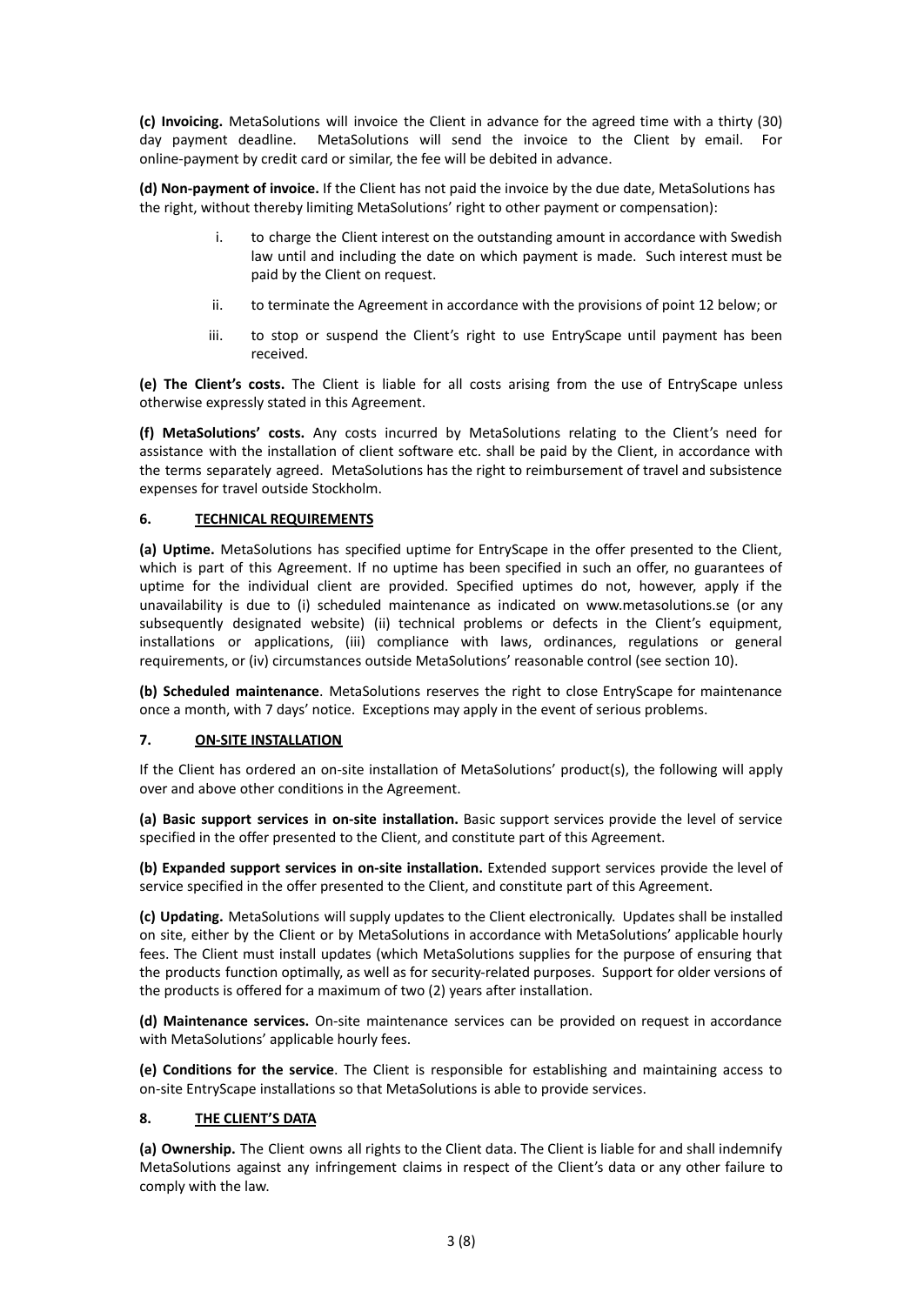**(b) Personal Data Controller.** The Client is Personal Data Controller for the processing of personal data carried out by the Client in EntryScape. The Client shall ensure that all data, including personal data in EntryScape, is processed in accordance with applicable legislation. MetaSolutions is Personal Data Controller only for the Client's contact information and similar information required to enable the provision of the services, such as providing personal login for representatives of the respective client. The Client is responsible for ensuring that all contact information for Representatives of the Client, including users, main users and Data Protection Officers, is updated and must report changes to MetaSolutions without delay.

**(c) Personal Data Processor.** MetaSolutions is the Personal Data Processor for personal data in the Client's data and shall implement technical and organisational measures to protect the personal data. MetaSolutions will follow the general guidelines issued by the supervisory authority, as well as new regulations with respect to security requirements which affect the Client's data.

**(d) Personal Data Processor Agreement.** For any personal data processing in the Client's data, the Client and MetaSolutions have entered into a Personal Data Processing Agreement, see point 8, Personal Data Processing Agreement, below.

**(e) Storage of personal data.** MetaSolutions will only transfer, process and store the Client's personal data within the EU, and will comply with current laws. MetaSolutions shall enter into agreements with its subprocessors , in the event that subprocessors are engaged, under which the subprocessor undertakes to comply with the applicable terms and conditions in this Agreement.

#### **9. PERSONAL DATA PROCESSOR AGREEMENT**

#### **Personal data processing**

- (a) In the event that the Client processes personal data in EntryScape, this section, designated the Personal Data Processor Agreement, shall apply between the Client (Personal Data Controller) and MetaSolutions (Personal Data Processor). This Personal Data Processor Agreement regulates how the Personal Data Processor shall process personal data on the Personal Data Controller's behalf.
- (b) Under this Agreement, the Personal Data Processor shall process personal data on the Personal Data Controller's behalf for the purposes of publishing "open data" for the general public. The categories of registered and personal data which may be included in the processing are determined by the Personal Data Controller and are shown in the appropriate published block of data. The Personal Data Processor has no insight into what personal data the Personal Data Controller selects for publication via Entryscape. The Personal Data Controller is responsible for ensuring that all such information which is processed in EntryScape is processed in accordance with the current Data Protection Regulations.
- (c) The Personal Data Processor undertakes to process the personal data in accordance with the instructions provided in this Personal Data Processing Agreement. The Personal Data Processor shall immediately inform the Personal Data Controller if the Processor notices that the processing is illegal. The Personal Data Processor, however, has no obligation to carry out any such investigation.
- (d) The instructions apply as long as the Personal Data Processor is processing personal data on the Personal Data Controller's behalf.

#### **The Personal Data Processor's undertakings**

- (e) The Personal Data Processor shall process the personal data in compliance with the obligation to observe confidentiality, and shall ensure that the personal data is processed by competent people in accordance with these Instructions. Confidentiality applies even after the termination of the Agreement and/or Instructions.
- (f) The Personal Data Processor shall assist the Personal Data Controller if registered users exercise their rights under the Data Protection Regulation.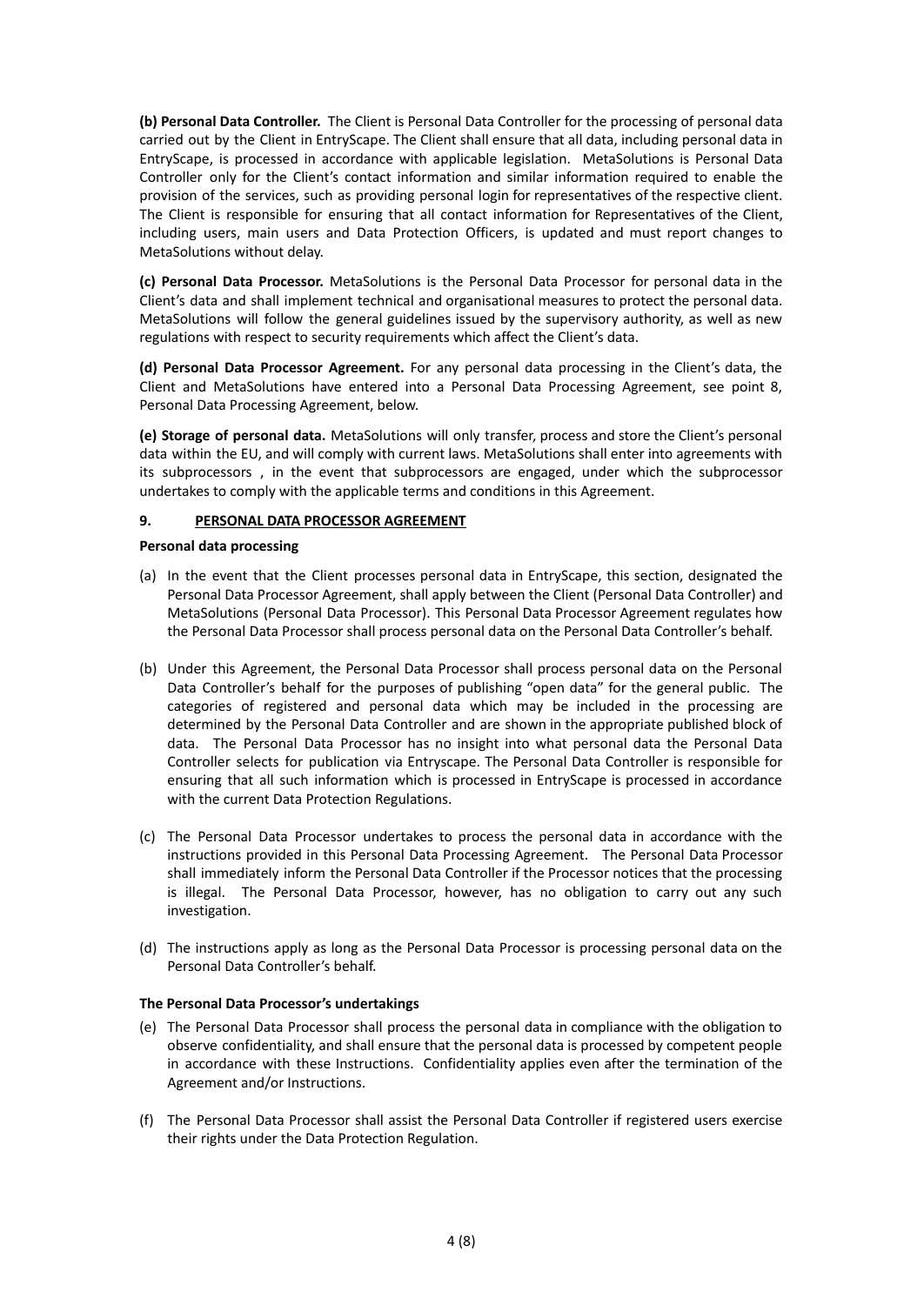- (g) The Personal Data Processor shall implement appropriate technical and organisational measures, as well as essential security measures, to protect the personal data from unauthorised access and to comply with the Data Protection Regulation.
- (h) The Personal Data Processor has the right to engage third parties to carry out parts of the processing ("Subprocessors"). The Personal Data Processor shall inform the Personal Data Controller before a new subprocessor is engaged. If the Personal Data Processor engages Subprocessors, the Personal Data Processor shall enter into a written agreement with each Subprocessor under which the Subprocessor assumes the same obligations as the Personal Data Processor has assumed under this Instruction. The Personal Data Processor is responsible to the Personal Data Controller for the subprocessors' processing of personal data. The Personal Data Processor must be able to provide a list of subprocessors at the Personal Data Controller's request.
- (i) The Personal Data Processor is not permitted to transfer personal data to third countries (countries outside the EU/EEA) without first informing the Personal Data Controller and ensuring that the destination country meets one of the requirements in the Data Protection Regulation, chapter V.
- (j) The Personal Data Controller has the right to examine the processing on request.
- (k) The Personal Data Processor shall immediately inform the Personal Data Controller in the event of security incidents which constitute or are likely to constitute a personal data incident.
- (l) When the Agreement has expired or during the Agreement Period, the Personal Data Processor shall, at the Personal Data Controller's request, delete or return the personal data, unless the Personal Data Processor is prevented from doing so for legal reasons. When the personal data has been deleted, the Personal Data Processor shall inform the Personal Data Controller of this.
- (m) Payment for the Personal Data Processor's undertakings under this Processor Agreement, as long as nothing else is set out in this section 8, shall be included in the payment which the Client makes under the Agreements. Notwithstanding the above, the Personal Data Processor, in the event that the Client's instructions or other enquiries under this Processor Agreement lead to further action from the Personal Data Processor's side compared with what can reasonably be expected under the Agreements, shall have the right to compensation for his/her costs in connection therewith in accordance with our current hourly rate. The Personal Data Processor shall, for example, have the right to separate payment when the Processor assists the Client with enquiries from registered or other investigations requested by the Client.

#### **Liability with respect to personal data processing**

- (n) If the Personal Data Processor does not fulfil the Personal Data Controller's instructions for processing personal data, the Personal Data Processor shall immediately inform the Personal Data Controller of this, whereupon the Personal Data Controller has the right to stop the processing or terminate the Personal Data Processor Agreement and these Instructions.
- (o) Parties' liability to each other in the event of infringement of this section 8, Personal Data Processor Agreement, shall be limited to direct losses and a maximum amount corresponding to the total amount which has been paid insubscriptioncosts for the service during the latest 12 months preceding the event which caused the loss.
- (p) Administrative fines imposed under the General Data Protection Regulation (GDPR) are to be paid by the party which is in breach of its obligations, and neither party shall pay the other party's administrative fines.

# **10. LIABILITY**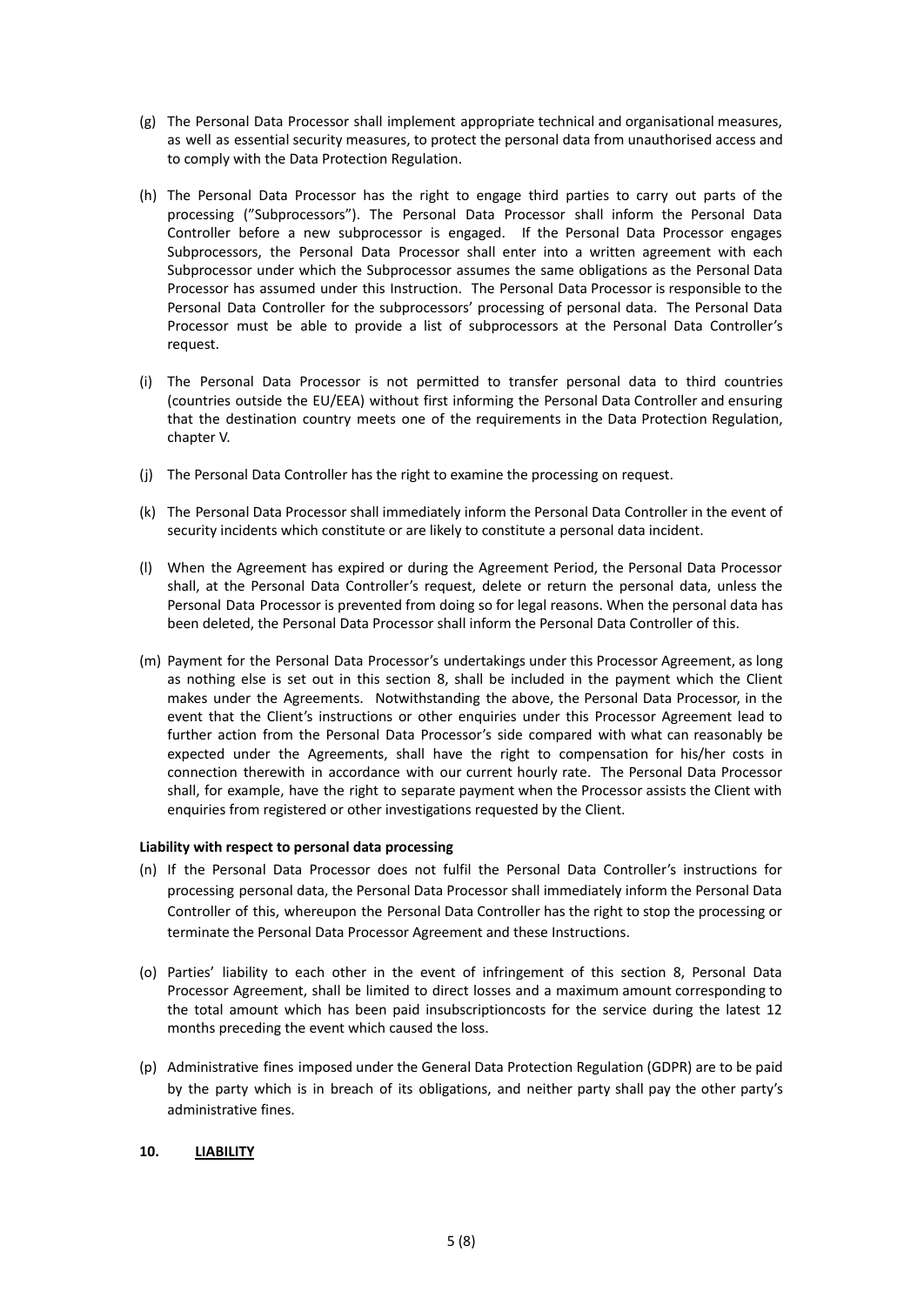**(a) Faults.** In the event of a fault developing in EntryScape, MetaSolutions shall rectify the fault with the urgency which the circumstances demand.

**(b) Inaccessibility.** If the Client is unable to use EntryScape to a significant extent for more than 48 hours, due to a fault in EntryScape, the Client has the right to receive compensation of 10% of the monthly charge for each 48-hour period during which the fault prevents the use of EntryScape. The Client does not have the right to any further payment or compensation over and above this cost reduction on grounds of failure to comply with the agreed service levels, other than in the event of intent or gross negligence on the part of MetaSolutions.

# **11. LIMITATION OF LIABILITY**

**(a)** MetaSolutions provides no guarantees, either explicit or implicit.

**(b)** A party is liable for losses stemming from that party's negligence. Such liability shall be limited to the amount which the Client has actually paid in subscription charges during the six (6) months before the incident which gave rise to the loss occurred.

**(c)** at no time will a party be liable for the other party's or any third party's consequential losses, indirect, unforeseen or special damages, including loss of profit or loss of data stemming from or in connection with this Agreement or the Client's use of EntryScape.

**(d)** A party does not have the right to make a claim for damages unless such a claim is lodged within six (6) months from the date on which the damage occurred.

**(e)** The limitations in this section shall apply to the extent permitted in current law.

# **12. FORCE MAJEURE**

Where MetaSolutions is prevented from fulfilling its obligations under this Agreement due to circumstances outside MetaSolutions' reasonable control, such as regulations issued by the authorities, war, insurrection, sabotage, embargo, fire, flood, strike or similar disruption, interruption or delay in transport, inaccessibility, interruption or delay in telecommunications or third-party services, faults in third-party software or hardware or inability to receive raw materials, consumables or electrical current used in or for equipment which is required for EntryScape, as well as defects or delays in services from subcontractors due to circumstances as described herein, such circumstances shall lead to the postponement of the time for performance and a discharge from liability for damages and other penalties.

# **13. CONFIDENTIALITY**

The parties are agreed that the terms and conditions in this Agreement, as well as information on the other party which may be regarded as constituting a commercial secret, which can include parts of EntryScape, shall be treated as confidential and not disclosed to third parties for a period of three (3) years after notification, except (i) to a party's consultants, (ii) in accordance with legal requirements (and then only after notifying the other party in advance in writing), or (iii) on receipt of written consent from the other party. Unless required by law, MetaSolutions' price information must always be treated as a commercial secret. Confidentiality does not apply to information which a party can demonstrate is in the public domain.

Notwithstanding the above, the following shall apply if the Client is a public body: the parties are agreed that Swedish authorities/agencies and public bodies must comply with the principle of public access to official records and, accordingly, with the Public Access to Information and Secrecy Act (2009:400) and the Freedom of the Press Act (1949:105), and that these laws prescribe a general right for all Swedish citizens and foreigners to have access to public documents. Under the provisions of § 2 point 6 of the Freedom of the Press Act and chapter 31, § 16 of the Public Access to Information and Secrecy Act, business-related information, such as know-how and intellectual property rights belonging to MetaSolutions, is to be treated as confidential. Accordingly, MetaSolutions shall identify the information which it wants to be covered by such confidentiality, and the Client, when it is a public body, shall make every effort to fulfil this request in the event that a general request is submitted. MetaSolutions must be informed immediately if any such request is received from the general public.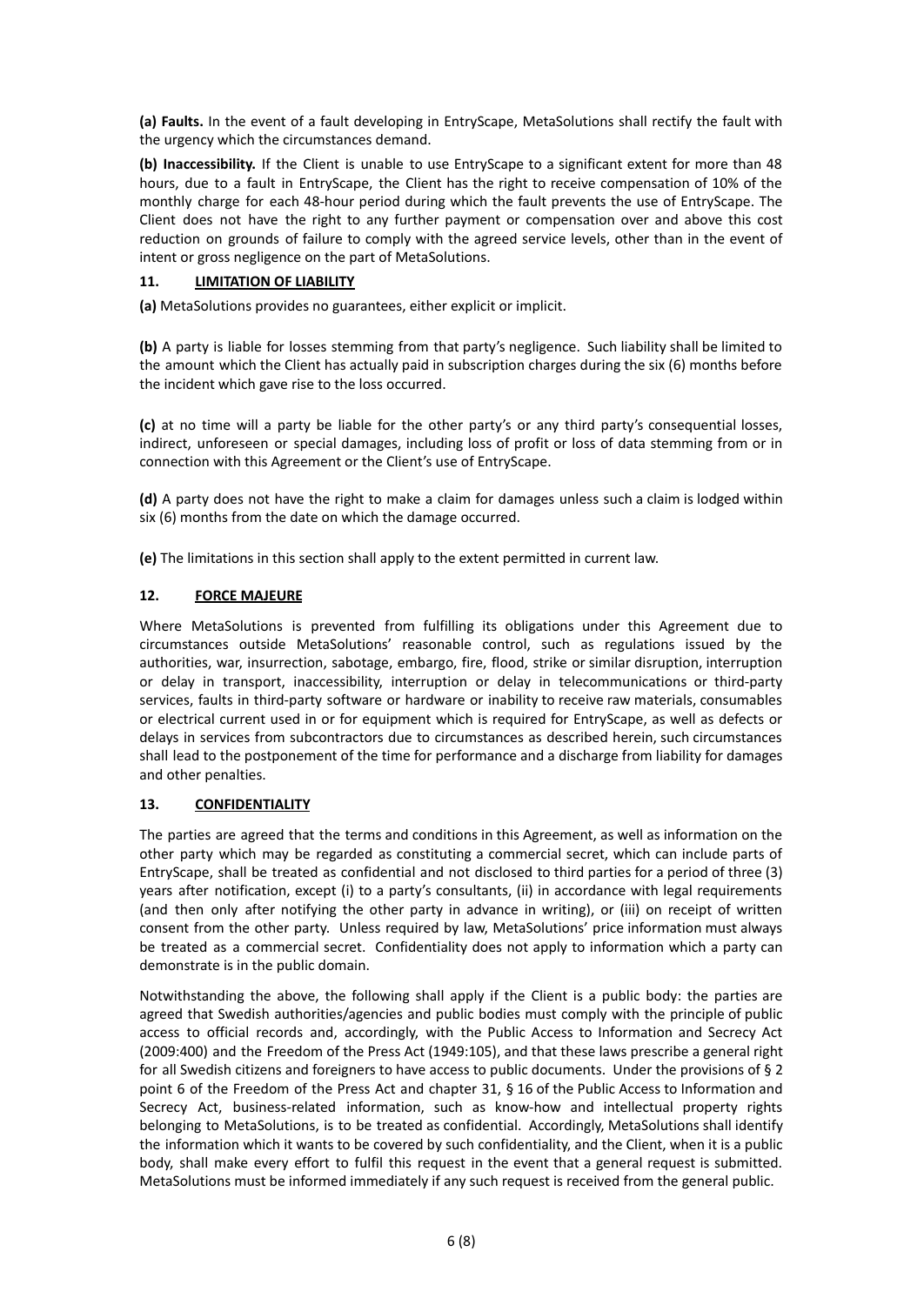#### **14. AGREEMENT PERIOD AND NOTICE OF TERMINATION**

**(a) Agreement period.** Unless otherwise separately agreed in the offer with the Client, this Agreement applies for one year from and including the start date (initial Agreement period).

**(b) Termination without cause.** After the initial Agreement period, the Agreement is extended automatically for the same period as the initial Agreement period, unless one or other of the parties terminates this Agreement by giving written notice to the other party at least (90) days before the commencement of the subsequent Agreement period. The termination will then take effect on the expiry of the current Agreement period.

**(c) Termination for cause.** Either party has the right to terminate this Agreement by giving written notice to the other party if:

- i. the other party is in material breach of its obligations under this Agreement and such breach has not been rectified within thirty (30) days after written notification of this, informing the other party that the party giving notice intends to terminate this Agreement if the breach of the Agreement is not rectified. Failure to pay correctly invoiced charges shall be treated as such a material breach of the Agreement, or
- ii. the other party becomes insolvent, or if a petition for bankruptcy is submitted by or against the other party and such application is not rejected within sixty (60) days of submission.

**(d) The effect of termination.** On the termination or expiry of this Agreement, all rights which the Client has been granted under this Agreement shall cease immediately. Client data or information which is stored on EntryScape shall be returned to the Client at the Client's request, in the digital format which the Client reasonably requests. MetaSolutions is entitled to remuneration for the compilation and transfer of such data in accordance with MetaSolutions' current price list.

## **15. GENERAL**

**(a) Communications.** All communications and enquiries in connection with this Agreement shall be sent by courier, by registered letter or email to the other party's contact person at the address given in this Agreement. The other party will be regarded as having received such a communication: (i) at the time for delivery, if delivered by courier, (ii) 5 days after dispatch if sent by registered letter, or (iii) at the time at which the email was delivered to the recipient's email address, if sent by email.

Communications under this Agreement can be delivered by email. A notification of termination must, however, also be sent by post to be valid.

**(b) Applicable law and dispute resolution.** This Agreement shall be regulated and interpreted in accordance with Swedish law. Disputes, controversies or claims which arise as a result of or in connection with this Agreement shall be finally settled by a court of general jurisdiction in Sweden, with Stockholm District Court as the court of first instance.

**(c) The relationship between the parties.** The parties are independent contractors. Nothing in this Agreement shall be interpreted as creating an employment relationship, partnership, agency relationship or joint venture between the parties. The Client undertakes to be responsible for all the Client's taxes and public charges.

**(d) Prohibition of transfer.** This Agreement can be transferred by MetaSolutions, but the Client does not have the right to transfer the Client's rights or obligations without MetaSolutions's written consent.

**(e) Unbundling.** If a competent court finds that any provision in this Agreement, or part thereof, cannot be executed, the provision in the Agreement will still apply to the greatest possible extent so that the parties' intentions and will in this Agreement can continue to apply with full effect. This Agreement has been negotiated by the parties and their respective representatives, and shall be interpreted in accordance with these terms and conditions and without being to the advantage or disadvantage of either party.